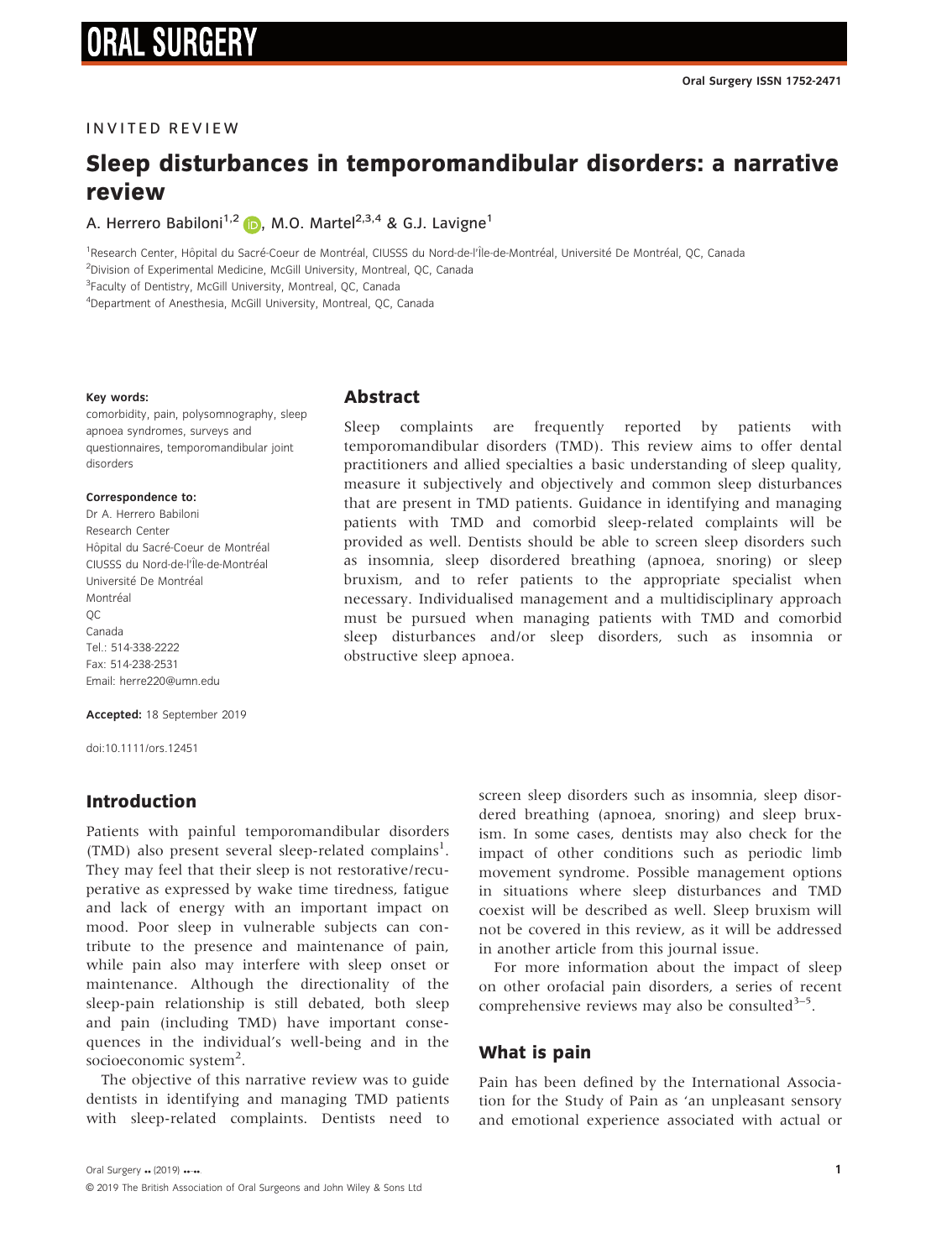potential tissue damage, or described in terms of such damage'6 . When pain lasts beyond what is considered a normal expected healing period, it is categorised as chronic (often delimited as more than 3 or 6 months). It is to be noted that a consensus is not yet reached on the very accurate definition of pain, and other definitions such as the following: 'Pain is a distressing experience associated with actual or potential tissue damage with sensory, emotional, cognitive, and social components' have also been

proposed<sup>7</sup>. Orofacial pain is a type of pain present in the face or in the oral cavity thus comprehending different painful disorders affecting the teeth, nerves and musculoskeletal structures. TMD is an umbrella term referring to different disorders that affect the temporomandibular joint (TMJ) and/or muscles of mastication<sup>8</sup>. Signs or symptoms of TMD include pain and tenderness in or around the ear, the jaw joint or the muscles of the jaw, face or temples. Other symptoms include mechanical problems when opening or closing the mouth, such as difficulty to open the mouth and clicking, popping, crunching or grinding noise when chewing, yawning or moving the jaw. Painful TMD can be broadly divided in articular, when the pain is originated in the TMJ, and muscular, when the origin of pain is in the muscles of mastication. However, a combination of both is quite frequent. After pain of dental origin, TMD are the most frequent orofacial pain disorders, affecting up to 12% of the general population<sup>9</sup>.

The exact pathophysiological mechanisms of painful TMD are currently unclear, although it is thought to be a combination of peripheral and central mechanisms $10-13$ . TMD frequently coexist with other painful trigeminal conditions such as migraine and tension type headache and with other extra-trigeminal ones such as fibromyalgia, being often categorised as one of the 'chronic overlapping pain conditions'14–17. Patients with chronic TMD usually present psychosocial issues, which include mood disorders or different sleep disturbances (Fig. 1)<sup>18,19</sup>.

### What is sleep

Behaviourally, sleep is defined as the quiescence accompanied by closed eyes, recumbent posture, limited muscular activity and a reduced response to sensory stimuli, which can be easily reversed. Sleep can be divided into two main phases: non-rapid eye movement (NREM) and rapid eye movement (REM). Each of those is categorised by different behavioural, physiological, neurochemical and



Figure 1 Sleep disorders/issues that can be associated with temporomandibular disorders (TMD).

electrophysical attributes<sup>20,21</sup>. NREM sleep can be further subdivided into three different stages according to electroencephalogram (EEG) parameters, being stage N1 and N2 considered as 'light sleep' (lower arousal thresholds) and N3 (formerly 3 and 4, now merged in one stage) as 'deep sleep' (higher arousal thresholds and dominance of slow wave sleep). NREM sleep is associated with decreased mental and physical activity, heart rate, blood pressure and breathing frequency among others, which is stable across the stages<sup>20,21</sup>. Additionally, REM or 'paradoxical' sleep, which follows the NREM phase in the sleep cycle, is characterised by an increase of mental activity while muscles maintained paralysed or inactive. During REM phase, EEG patterns are more variable and physiological parameters such as heart rate, blood pressure or breathing frequency are more instable. It is in this phase where dreams more frequently occur<sup>22</sup>.

In healthy adults, sleep onset usually occurs after 20–30 min of going to bed. A typical night of sleep encompasses 3–5 NREM to REM ultradian cycles (90 min on average), where lighter sleep turns into deep sleep, which is then followed by a REM phase, for a total of 6–9 average h of sleep. As the night advances, stage N 3 decreases, stage 2 becomes more predominant, and REM phases become  $longer<sup>23</sup>$ . During these cycles, there are frequent brief brain, heart and muscle reactivations or microarousals called 'windows' that last 3–15 s. Those occur approximately 5–15 times per h, allowing the individual to reposition or to recognise any harmful situation $^{24}$ .

Sleep is an active process, it is not coma neither anaesthesia. During sleep, a cyclic alternating pattern (CAP) is present. CAP is a visualisation method and a physiological phenomenon that represents the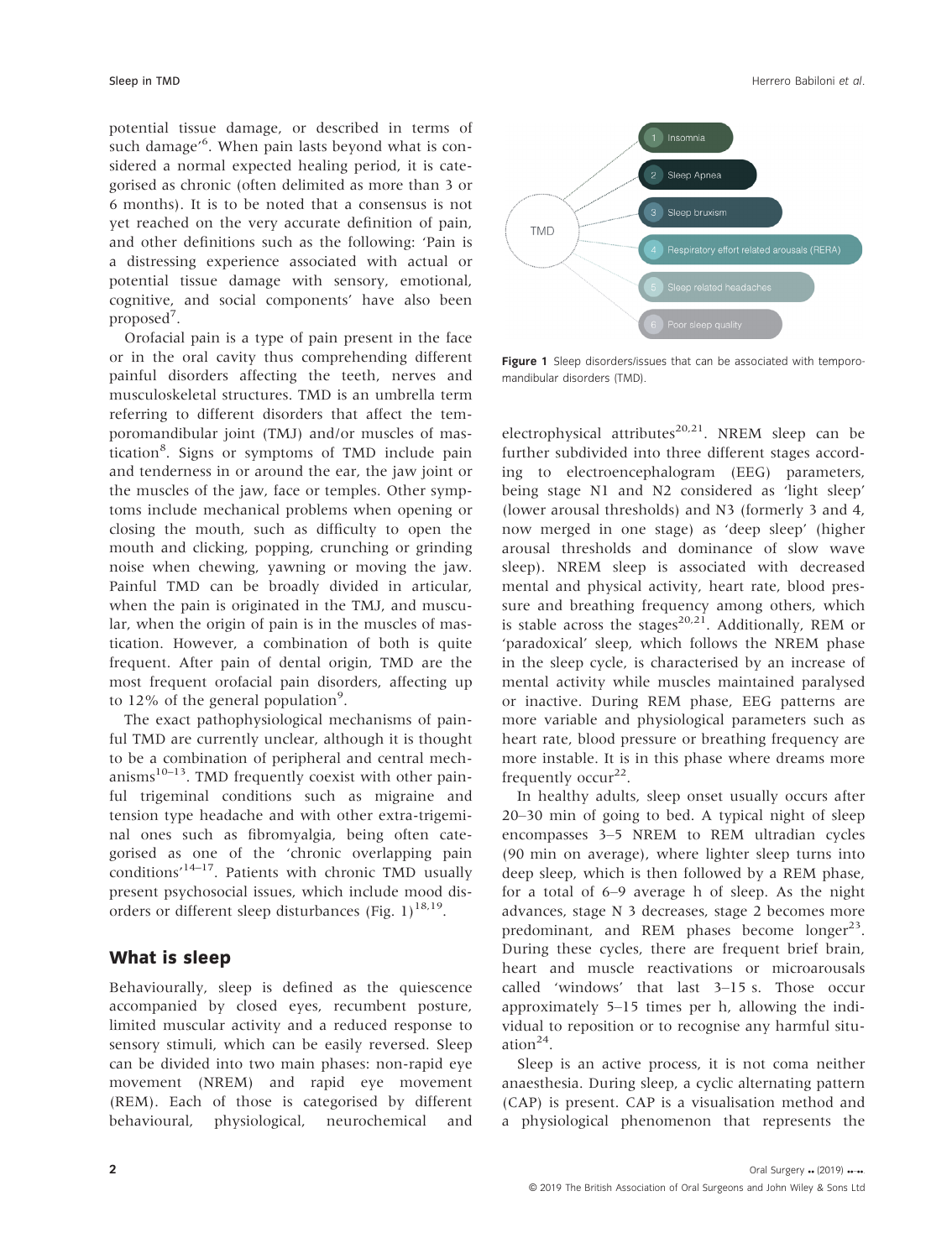balance between sleep quietness and sleep arousal. The sleep arousal is part of a protective 'fight or flight' mechanism that remains present during NREM sleep to preserve body integrity (sleep positioning, adjustments in heart rate, etc.) and to react to threatening events. CAP is divided into two phases: active and quiet. The active (A) phase is further subdivided in A1 (high dominance of slow wave sleep, promotor of sleep restoration), in A2 (a transition phase) and A3 (an arousal dominant phase, essential for survival). The high rate of A2 and A3 phase represents sleep fragmentation. The quiet phase (B), is the one during which sleep is very stable and quiet<sup>25</sup>. CAP phases are in the minute's domains and their rate rise with age or in presence of different conditions. For example, more active phases are observed in fibromyalgia<sup>26</sup>, and CAP has been associated to the onset of sleep brux- $\mathrm{ism}^{27}$ .

### Sleep deprivation

Sleep deprivation, which can be briefly defined as lack of sleep or too short sleep, can occur due to bad habit, poor sleep hygiene, age or disorder/disease. It can also be induced experimentally by total prevention or partial restriction of sleep, done by retarding sleep onset or waking a subject in the night for a given period.

Sleep deprivation is present in around 20% of the general population and it may be associated to sleep disorders such as insomnia or sleep apnoea<sup>28</sup>. Studies have shown that sleep deprivation can affect memory, mood, physical activity, immune system, metabolism and increase the risk of motor vehicle accidents, cardiovascular diseases or dementia among others<sup>29–31</sup>, and sleep disturbances are frequently associated with pain $32$ .

Importantly, the intake of alcohol and tobacco, two of the most commonly used psychoactive substances in the community, can disrupt sleep through different mechanisms. For example, it is thought that alcohol disrupts sleep architecture, triggers insomnia, contributes to abnormalities of circadian rhythms, and also increases breathing-related sleep events such as snoring and oxygen desaturation<sup>33</sup>. Additionally, tobacco smoking, probably due to nicotine, has been also associated with disrupted sleep architecture, and it is considered a risk factor for sleep disordered breath-<br>ing<sup>34,35</sup>. Stimulant medications such as Stimulant medications such as methylphenidate or amphetamine can led to longer sleep latency, worse sleep efficiency and shorter sleep duration<sup>36</sup>, and opioids, which can be used to treat pain, may exacerbate sleep disturbances and increase sleep apnoea episodes $37$ .

### Sleep and pain interaction

In healthy individuals, sleep restriction has been shown to be associated with the development of clinical somatic pain-related complaints<sup>38</sup>, and to produce hyperalgesic effects such as decreased pressure pain tolerance<sup>39,40</sup>, heat pain thresholds<sup>41</sup> and withdrawal latency<sup>42</sup>. Sleep disturbances have also been associated with alterations in endogenous pain modulation, with sex specificity to be confirmed  $43-45$ . In fact, a recent study showed increased secondary hyperalgesia in males and significantly increased temporal summation in females, suggesting that different pain mechanism and pathways may be associated to  $sex^{43}$ .

The interaction between sleep and pain has been frequently reported, following a linear model in acute pain states and a bidirectional model in chronic ones. In that way, pain episodes can disrupt or alter sleep, and sleep disturbances can increase, predispose or perpetuate pain sensation. Although this bidirectional or circular interaction can be dominant in chronic pain cases<sup>4</sup>, its directionality remains debated, as there is more evidence pointing towards poor sleep increasing pain and not the other way around<sup>2</sup>.

Sleep complains are present in around 80% of chronic pain disorders<sup>46</sup>, and reports of insomnia can be as high as 30–40% in patients with chronic pain<sup>47</sup>. Polysomnography (PSG) studies have reported the important coexistence of sleep disorders/disturbances in chronic pain populations<sup>48</sup>, and sleep continuity parameters have also been identified as risk factors for clinical pain<sup>49-51</sup>. A recent systematic review and meta-analysis revealed that deterioration in sleep was associated with worse self-reported physical functioning (medium effect size) while improvement in sleep was associated with better physical functioning (small effect size $52$ .

### Subjective sleep quality in TMD

Subjective sleep quality has been defined as tiredness on waking and throughout the day, feeling rested and restored on waking, and as the number of awakenings experienced in the night $5<sup>3</sup>$ . This component is usually measured through questionnaires, which are easily administered and cost-effective,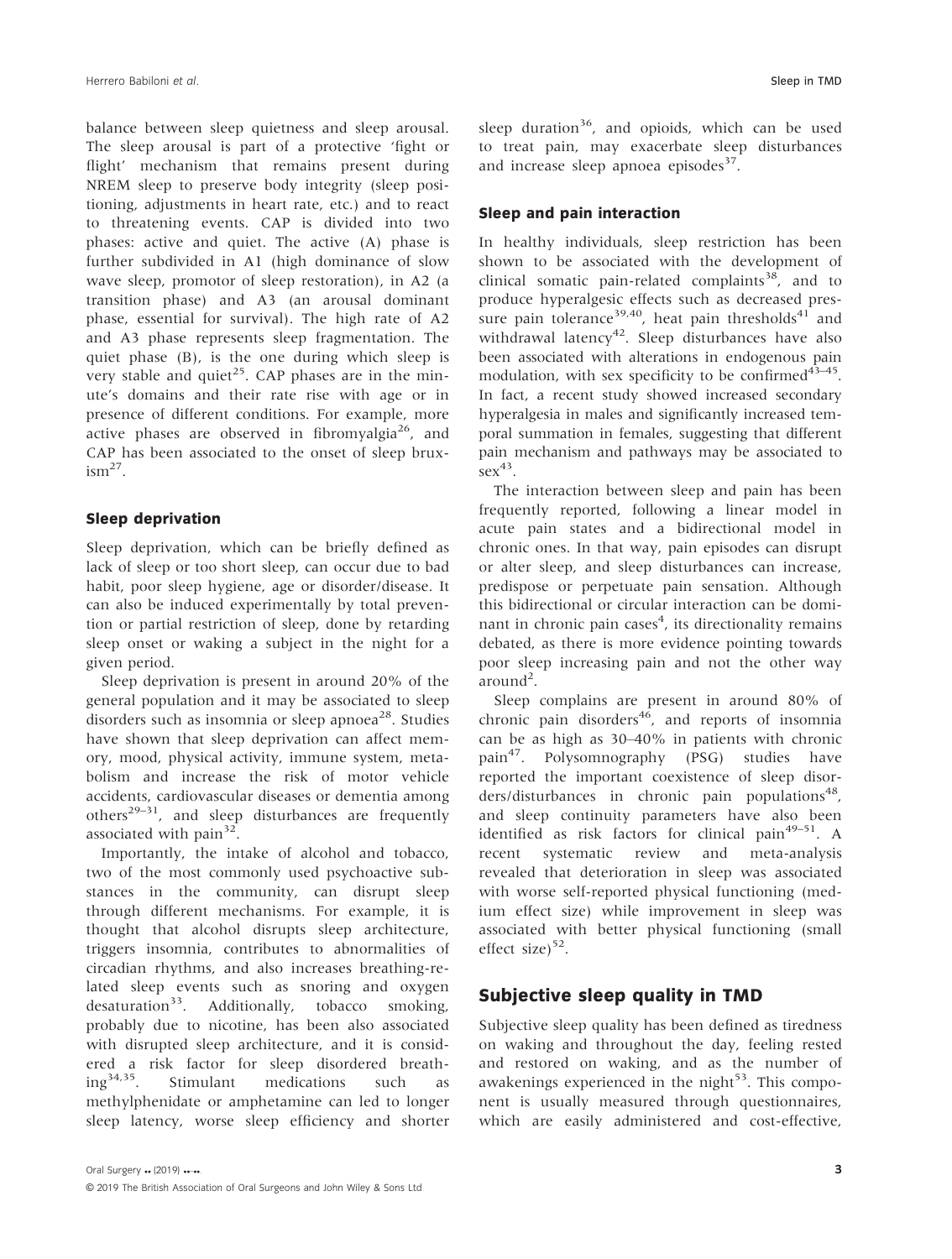thus facilitating the feasibility of this measurement. In TMD and orofacial pain patients, up to eight questionnaires have been used to report subjective sleep quality. Some of the most commonly used ones include the Pittsburgh Sleep Quality Index (PSQI), the Epworth Sleepiness Scale (ESS), the Insomnia Severity Index and the Sleep Assessment Questionnaire $54$ .

The PSQI, a questionnaire formed by 18 items measuring general sleep quality in the last month, is the most commonly used tool to measure sleep quality<sup>55</sup>. The PSQI is a valid and reliable instrument that has been employed in different clinical and non-clinical populations<sup>56</sup>. It has seven different components, which measure different aspects of sleep such as overall sleep quality, sleep onset latency, sleep duration, sleep efficiency, sleep disturbances, use of sleep medication and physical dysfunction. A cut-off of> 5 is used to differentiate poor sleepers, with a sensitivity of 89.6% and specificity of 86.5%.

When compared to pain-free controls, TMD patients exhibited poorer sleep quality and were mainly categorised as poor sleepers, with mean scores ranging from 6.69 to 13.7 in different TMD populations $57-65$ . These scores and findings are similar than the ones obtained in other painful conditions such as fibromyalgia or rheumatoid arthritis<sup>66,67</sup>. In addition, poorer sleep quality has been positively correlated with clinical pain intensity and psychological distress in TMD patients<sup>57</sup>. In the Orofacial Pain Prospective Risk Assessment (OPPERA) study, which is the largest study designed to identify risk factors for TMD in pain-free participants (n = 2453 filled PSQI), TMD incidence was twice as high in participants whose baseline subjective sleep quality was poor (demographically adjusted Hazard Ratio = 2.04; 95% CI,  $1.55-2.70$ <sup>68</sup>. In addition, tertiary analysis of OPPERA data showed that subtle sleep quality impairments were noted on PSQI beforehand in participants developing TMD  $(n = 220)^{69,70}$ .

Additionally, it is important to highlight fatigue, which is an important marker of poor sleep or nonrecuperative process, in patients with sleep disturbances. Fatigue is a frequent complaint in chronic pain and in TMD patients that deserve attention in its diagnosis and management<sup> $71,72$ </sup>. Only a few tools are currently available to assess the presence of fatigue, and it is important that clinicians differentiate fatigue as a general somatic and behavioural complaint from chronic fatigue syndrome in TMD patients<sup>73,74</sup>.

## Objective sleep quality in TMD

Objectively, sleep quality can be defined as sufficient duration, high efficiency and low fragmentation (i.e., not too many stage shifts, body movements, breathing disturbances, drop in oxygen), as well as proper staging of sleep, which are measured through  $PSG^{75}$ .

PSG evaluation comprehends a series of biophysiological changes, including EEG, eye movements, muscle activity, heart rhythm and respiratory function<sup>75</sup>. PSG, which is the gold standard to diagnose sleep disorders such as sleep disordered breathing or periodic limb movement, involves costlier equipment and resources, including overnight stay of the person being studied when it is done in the sleep laboratory (type 1 recording), therefore limiting its research applicability. PSG is not an ideal perfect method since the sleep laboratory is not a 'natural milieu' and the electrode montage may disrupt sleep. Additionally, it should be considered that the obtained information represents a 'snapshot' or a one-night picture. An alternative method is the use of portable monitor devices or home recording, (multi channels down to one channel; type 2 to 4 respectively). The major gain of this modality is that patients sleep in their natural environment, allowing as well to record multiple nights in order to improve the precision of the test. Importantly, subjective sleep quality usually correlates poorly with objective sleep quality parameters, suggesting that each of them could measure different dimension of sleep<sup>76</sup>.

There are different studies investigating objective parameters of sleep quality in different populations of TMD patients (Table 1). Some of them did not find any difference in sleep parameters between TMD patients and pain-free controls, although the relatively small sample and the somewhat restrictive inclusion criteria calls for caution in the interpretation of their results<sup>77,78</sup>. Other studies using uncontrolled samples also found sleep characteristics within normal range<sup>79–81</sup>, yet one of them reported a positive significant correlation between sleep efficiency and endogenous pain inhibitory function measured by a conditioned pain modulation para- $\text{digm}^{79}$ .

The largest study using PSG in TMD patients to date, revealed interesting differences between 124 females with myofascial TMD and 64 matched painfree controls who underwent two nights of PSG recording<sup>82–84</sup>. In a series of reports, the authors pointed three main findings. In regards sleep parameters, the authors found that respiratory effort related arousals (RERA), which are arousals

4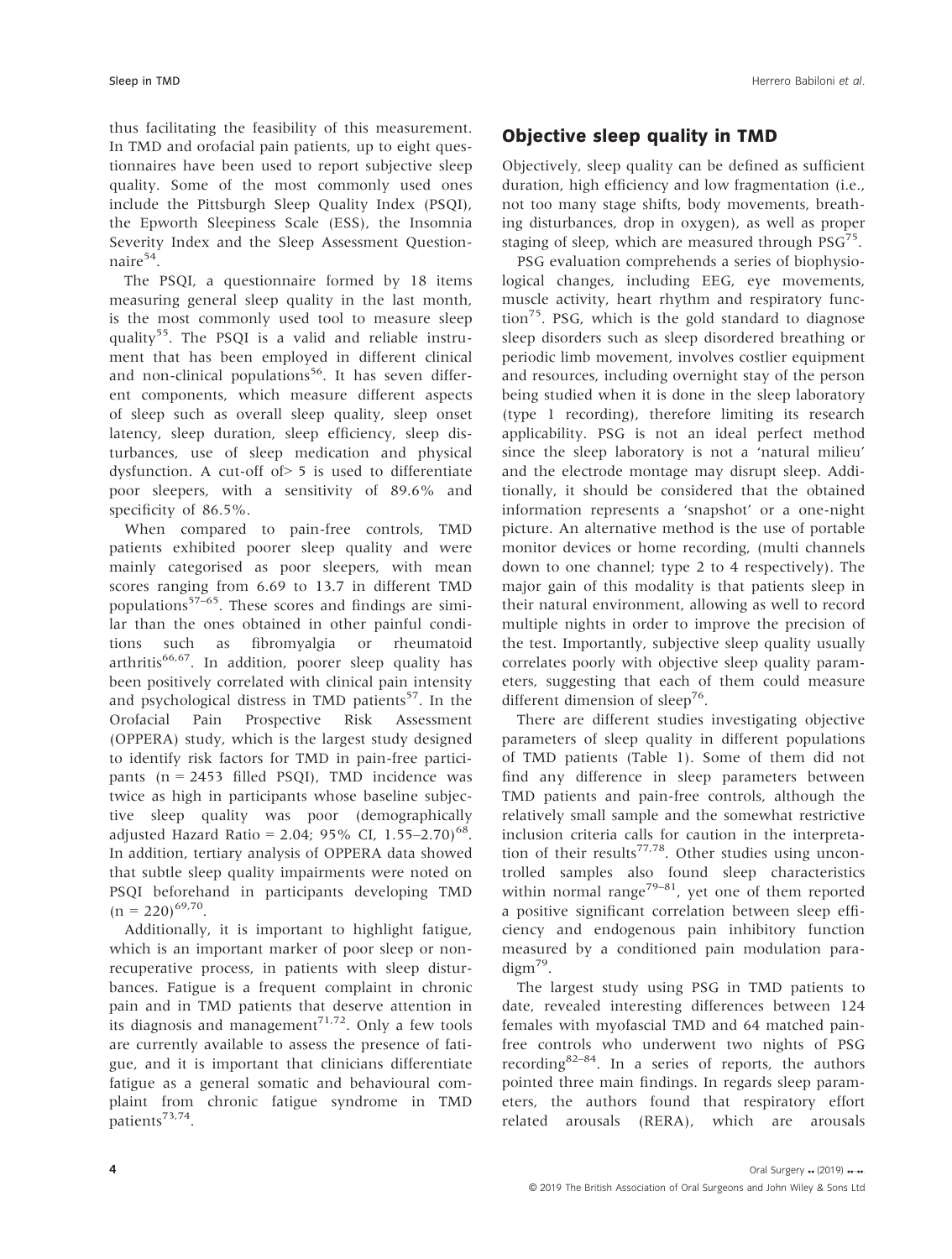| Study                               | Sample                                                                                            | Objective                                                                                                                                                   | Method                       | Main findings                                                                                                                                                                                                                                                                                                                               |
|-------------------------------------|---------------------------------------------------------------------------------------------------|-------------------------------------------------------------------------------------------------------------------------------------------------------------|------------------------------|---------------------------------------------------------------------------------------------------------------------------------------------------------------------------------------------------------------------------------------------------------------------------------------------------------------------------------------------|
| Camparis<br>et al. <sup>77</sup>    | 20 with SB and<br>MFP20 with SB<br>without MFP                                                    | To compare bruxism and sleep parameters                                                                                                                     | PSG, 1 night                 | No differences in bruxism<br>episodes and sleep<br>variables                                                                                                                                                                                                                                                                                |
| Rossetti<br>et al. $78$             | 30 MFP30 matched<br>controls                                                                      | To evaluate association between RMMA-SB<br>and MFP                                                                                                          | PSG, 1 night                 | Significant associations were<br>observed between RMMA-<br>SB and MFP, as well as<br>between daily clenching<br>(self-report) and MFP                                                                                                                                                                                                       |
| Smith et al. <sup>80</sup>          | 53 MFP                                                                                            | To characterise sleep disorder rates in TMD<br>and evaluate possible associations<br>between sleep disorders and laboratory<br>measures of pain sensitivity | PSG, 2 consecutive<br>nights | 17% presented sleep bruxism,<br>36% insomnia disorder and<br>28.4% sleep apnoea                                                                                                                                                                                                                                                             |
| Edwards<br>et al. $79$              | 53 MFP (same sample<br>as above)                                                                  | To assess whether individual differences in<br>sleep continuity and/or architecture were<br>related to diffuse noxious inhibitory<br>controls (DNIC)        | PSG, 2 consecutive<br>nights | Higher sleep efficiency and<br>longer total sleep time<br>were positively associated<br>with higher conditioned<br>pain modulation                                                                                                                                                                                                          |
| Dubrovsky<br>et al. $84$            | 124 MFP females 46<br>matched controls                                                            | To evaluate measures<br>of sleep and respiratory disturbance in a<br>large representative sample of TMD cases<br>in comparison with matched controls        | PSG, 2 consecutive<br>nights | TMD cases presented<br>significant increase in stage<br>N1 sleep, mild but<br>significant elevations in<br>arousals associated with all<br>types of respiratory events<br>and in RERAs when<br>compared to controls.<br>MFP predicted a<br>lower sleep efficiency,<br>more frequent awakenings,<br>and higher RERA index<br>among TMD cases |
| De Siqueira<br>et al. <sup>81</sup> | 10 SB/MFP patients<br>with widespread<br>pain10 SB/<br>MFP patients<br>without widespread<br>pain | To investigate whether the presence of<br>concomitant widespread pain could<br>influence sleep characteristics<br>of patients with SB and MFP               | PSG, 1 night                 | Group with widespread pain<br>presented lower sleep<br>efficiency                                                                                                                                                                                                                                                                           |

Table 1 Studies evaluating objective sleep parameters in TMD patients.

TMD, temporomandibular disorders; MFP, myofascial pain; SB, sleep bruxism; RMMA, rhythmic masticatory muscle activity; RERA, respiratory effort related arousal.

from sleep without concomitant oxygen desaturations that do not technically meet the definitions of apnoeas or hypopnoeas but do disrupt sleep, were significantly increased in TMD patients and also statistically independent from sleep fragmentation measures. These findings led the authors to speculate about the possible existence of an upper airway resistance in their sample, which has also been proposed in other pain conditions such as fibromyalgia85,86. Other findings include the presence of higher N1 sleep stage, a tendency towards a great number of awakenings, and greater number of stage N1 shifts in TMD patients when compared to controls, thus showing more sleep instability $84$ . They also found that more awakenings and less sleep efficiency was associated with more pain intensity during the following day, and that poor sleep quality reports were better attributed to depressive symptoms rather than pain intensity or objective sleep quality measures obtained through  $PSG^{87}$ .

Additionally, the authors also reported that sleep background electromyography (EMG), defined as masseter muscle EMG activity occurring outside of sleep bruxism or other defined motor event periods, was significantly higher in TMD cases when compared to controls and also positively associated with higher levels of clinical pain intensity $83$ . They hypothesise that elevated sleep background EMG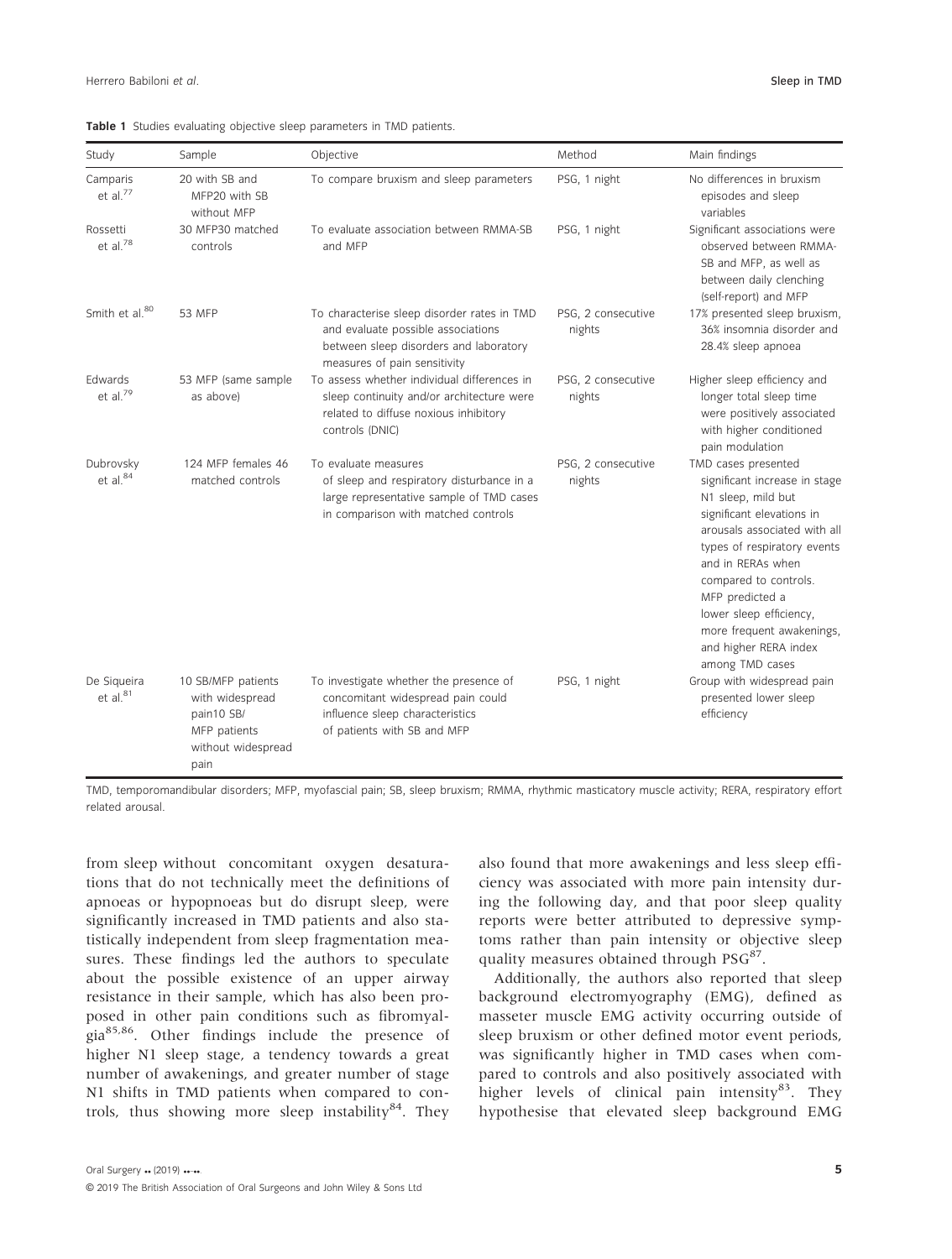may lead to fatigue and pain, suggesting it as a possible risk factor for pain maintenance in TMD. Relatively similar findings were also observed in other study using portable EMG devices during several nights $62$ .

Although this study can be considered as a reference in sleep and TMD, caution in the representability of these results is warranted, as the selected sample is very specific, and the primary objective of the study was different<sup>82-84</sup>.

In summary, PSG studies highlight the presence of sleep disorders and the importance of sleep fragmentation, disruptions, RERAs, and also background muscular activity in TMD patients. However, caution in the interpretation of these results is warranted due to the small and/or restrictive samples.

### Insomnia and TMD

Insomnia is a disorder defined as difficulty to initiate or maintain sleep, when sleep onset does not occur after 30 min for at least three times per week for three or more months, or if spontaneous awakenings occur during the night without the ability to resume sleep<sup>88</sup>. The presence of insomnia can cause fatigue, lack of attention, mood alterations and gastrointestinal symptoms among others, being also considered a risk factor for coronary heart disease and depres $sion^{89,90}$ .

Insomnia occurs in approximately 10% of the general population<sup>91</sup> and up to 72% of people with chronic pain<sup>48</sup>. It has been shown that pain can increase the risk of insomnia and vice versa $92.93$ , and that insomnia is associated with a reduction in pain tolerance in patients with chronic pain<sup>40</sup>. A recent study showed that 1/3 of patients seeking care at an orofacial pain unit (mixed orofacial pain conditions, including TMD) presented sleep disturbances, where 37% of the studied patients (352 out of 952) responded positively to a screening question for insomnia and/or hypersomnia, being the majority of them categorised as moderate to severe insomnia<sup>1</sup>. This is in line with findings from a prior PSG study performed in TMD patients ( $n = 53$ ), which revealed that 36% of them suffered from insomnia, being 26% of those cases primary insomnia (not attributable to a medical, psychiatric or environmental cause) $80$ . Moreover, it was also shown that primary insomnia diagnosis was associated with reduced mechanical and thermal thresholds in the masseter muscles and in the forearm in TMD patients<sup>80</sup>, and that increases in the severity of symptoms of insomnia are prospectively associated with next month

daily increases of pain $94$ . These findings suggest that insomnia, which is a common disorder in chronic pain and orofacial pain populations, is an important and prevalent comorbidity in TMD and can have an influence in pain and affect importantly patient's quality of life. Therefore, insomnia should be suspected and screened in patients suffering from TMD.

## Sleep breathing disorders and TMD

Sleep-related breathing disorders is another term used to describe several chronic conditions in which partial or complete cessation of breathing occurs many times throughout the night, mainly resulting in fatigue or daytime sleepiness, which interferes with a person's ability to function. Symptoms may include snoring, pauses in breathing described by bed partners and disturbed sleep<sup>95</sup>. The most common sleep breathing disorder is obstructive sleep apnoea (OSA), which is defined clinically by the presence of at last five respiratory events per h of sleep (including apnoeas, hypopnoeas and respiratory effort related arousals) accompanied by daytime sleepiness, loud snoring, witnessed breathing pauses, or awakenings due to gasping or by the presence of at least 15 respiratory events without the presence of signs and symptoms $88,96$ . Although the respiratory disturbance index (RDI) may be more comprehensive, the main metric for the diagnosis of OSA is still the apnoea hypopnoea index (AHI). OSA prevalence ranges from 9% to 38% when an AHI of 5 is used as a threshold, being more frequent in men and in obese people, and increasing considerably with age $95,97$ . The presence of untreated OSA has been related with higher risk of cardiovascular diseases, metabolic syndrome or diabetes among others<sup>98</sup>.

Obstructive sleep apnoea is estimated to be a common comorbidity in general chronic pain populations, with a pooled prevalence of up to 37%, and also in TMD where its frequency has been recognised as  $28.6\%$ <sup>80</sup>. In the OPPERA study, high likelihood of OSA has been associated with the incidence of first onset TMD in the prospective cohort study  $(n = 2604,$  adjusted hazard ratio = 1.73; 95% CI, 1.14, 2.62), and also with chronic TMD in the casecontrol one ( $n = 1716$ , adjusted odds ratio = 3.63; 95% CI, 2.03,  $6.52$ <sup>68</sup>. In addition and as described above, TMD females present more RERAs than healthy controls<sup>84</sup>, which may predispose them to develop OSA.

Another sleep-related breathing disorder is upper airway resistance syndrome (UARS), which is less prevalent than OSA and is characterised by episodes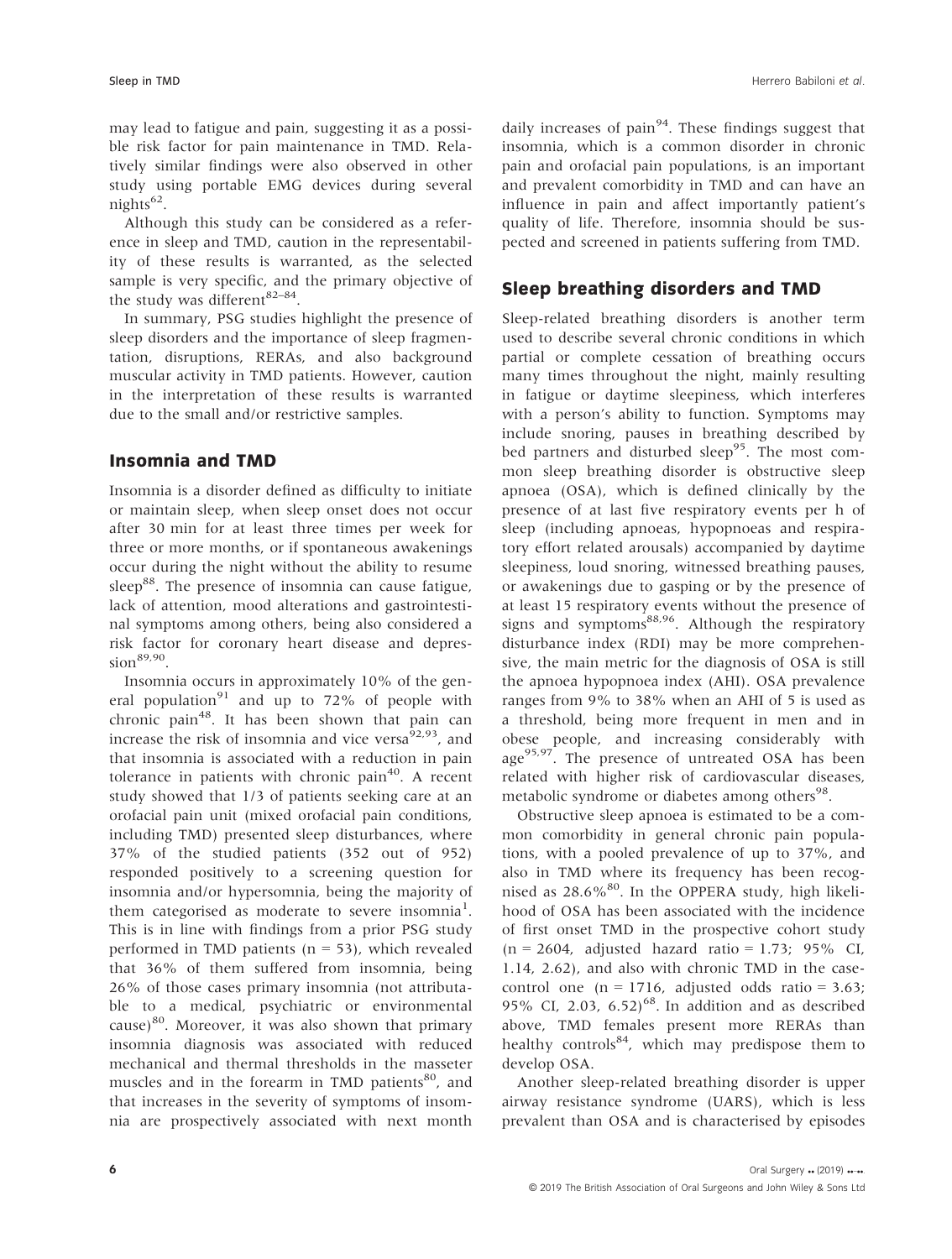of increased RERAs and sleep disruption but without meeting apnoea/hypopnoea definition<sup>99</sup>. As OSA, UARS can cause fatigue, daytime sleepiness and sleep fragmentation<sup>99</sup>, and it has been associated with the presence of other conditions such as irritable bowel syndrome, insomnia or depression<sup>100</sup>. Despite that UARS can be considered different from OSA, its acceptance as a different syndrome remains controversial. However, it appears that UARS has a bigger impact on subjective sleep quality and fatigue compared to mild  $OSA<sup>101</sup>$ , the reason why its presence needs to be investigated in TMD patients.

## Screening of sleep disorders in TMD

Given the prevalence of sleep disorders and their association with negative pain-related outcomes, the screening of sleep disorders and the identification of subjective sleep disturbances is pivotal to the management of patients with TMD. Recently, an algorithm based on clinical interview and a physical evaluation was proposed to identify sleep disorders in chronic orofacial pain patients $3.5$ .

During the clinical anamnesis, the importance of evaluating sleep complains (problems in sleep initiation and/or maintenance, sleepiness during the day, snoring, witnessed apnoeas, etc.), comorbidities and lifestyle habits (diagnosed sleep disorders, caffeine or tobacco intake, exacerbating or initiating factors, etc.) and sleep routine (sleep environment, bedtime routine, etc.) are highlighted and warranted.

During the physical exam, extraoral examination looking for signs of daytime sleepiness (droopy eyelids, repetitive yawning, irritability, etc.) or risk factors for OSA (increased neck circumference, nasal examination, retrognathia/micrognathia, etc.) should be also accompanied by an intraoral exam assessing other risk factors for OSA (soft palate, uvula, Mallampati score, tongue, nose obstructiondeviation, etc.) and by a systemic diagnostic workup evaluating blood pressure, heart rate or body mass index.

The identification of a possible sleep disorder by the dentist should be followed by a referral to a sleep physician for evaluation and possible PSG assessment.



Figure 2 Management avenues for primary insomnia and obstrutive sleep apnoea (OSA) concomitant to temporomandibular disorders (TMD). CBT: cognitive behavioural therapy; CBT-I: cognitive behavioural therapy for insomnia; CBT-P: cognitive behavioural therapy for pain; TCAs: tryciclic antidepressants; SNRIs: serotonin and norepinephrine reuptake inhibitors; TMS: transcranial magentic stimulation; tDCS: transcranial direct current stimulation; CPAP: continuous positive airway pressure; OAs: oral appliances.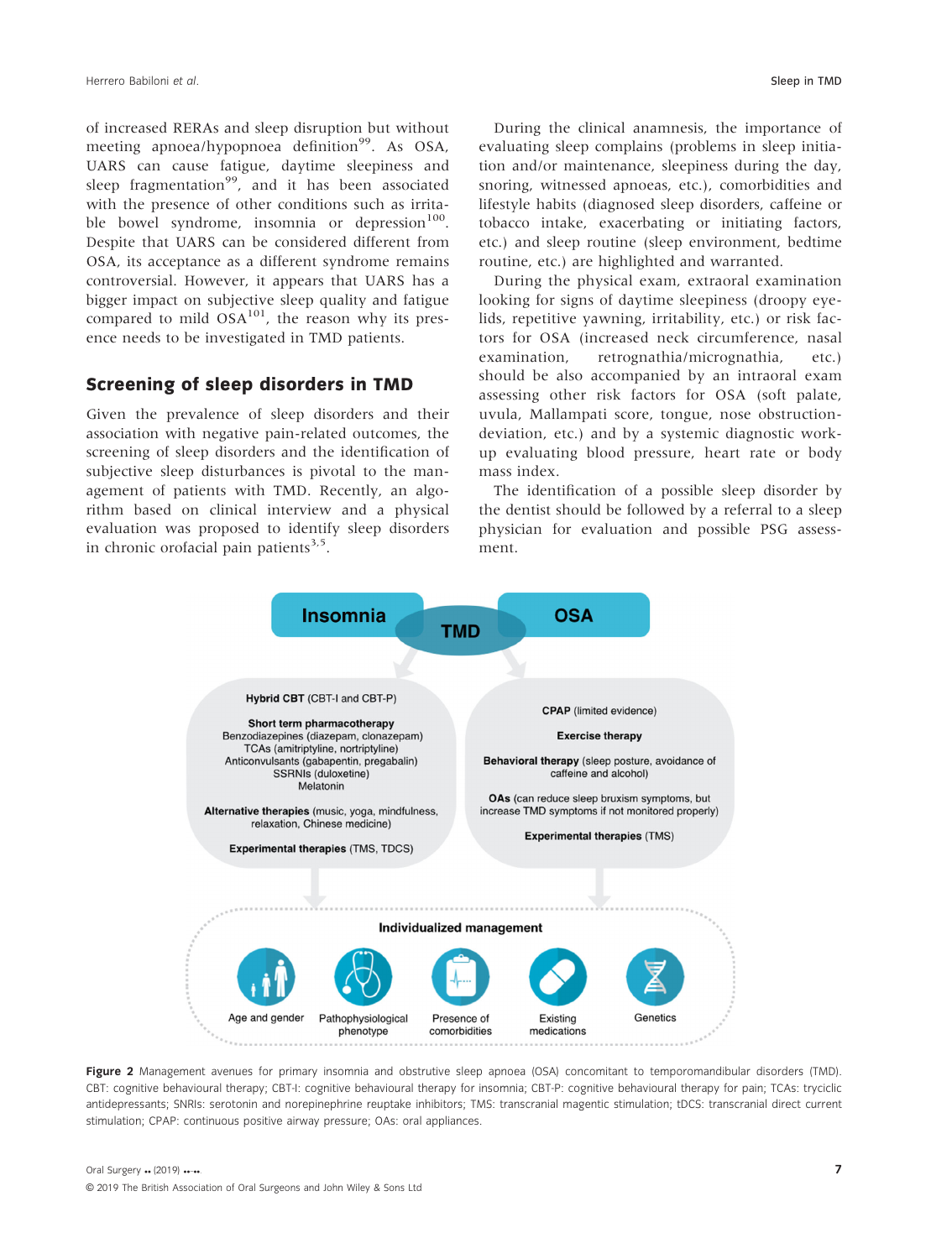## Management of sleep disorders in TMD

When treating sleep disorders in chronic pain, patients can benefit from strategies targeting the sleep disorder or also from treatments that can help to manage both sleep and pain. Ideally, an individualised management approach should be implemented considering several aspects and characteristics of the individual, such as morphology, comorbidities, existing treatments and medications or genetics (Fig. 2).

### Insomnia

Currently, the first treatment option for the management of chronic insomnia is cognitive behavioural therapy focused on insomnia (CBT-I). CBT-I is a structured program that helps to identify and replace thoughts and behaviours that cause or worsen sleep problems with habits that promote sleep, usually including sleep hygiene, sleep restriction and relaxation<sup>102</sup>. CBT-I has been shown to be effective in the long-term for different sleep parameters such as sleep onset or efficiency, and also in a small manner for pain outcomes<sup>103</sup> also in  $TMD<sup>104</sup>$ . CBT can also be focused on pain (CBT-P), and hybrid models of CBT for both sleep and pain have been proposed as a synergic management plan<sup>105,106</sup>. CBT is a safe, non-invasive modality with good long-term outcomes, but it can suppose a high initial cost requiring as well as high level of compliance, which limits its implementation.

Another approach, especially for short-term periods of time, is the use of pharmacological interventions. Their effects are usually immediate and can have lower cost than CBT, but may be accompanied by side effects, drug-drug interactions, short-term efficacy and a risk of addiction<sup>3</sup>. Medications that can be used to treat sleep but with less evidence of their effects on pain are the atypical antidepressant trazodone, the hypnotic agent zolpidem or the orexin receptor antagonist suvorexant<sup>107-109</sup>. Evidence indicates that benzodiazepines such as diazepam or clonazepam, can be beneficial for improving sleep and reducing pain outcomes in chronic pain populations including  $TMD<sup>110</sup>$ . The use of tricyclic antidepressants (TCAs) in low doses such as amitriptyline or nortriptyline has shown to be effective in reducing pain levels in  $TMD<sup>111</sup>$  and also in improving sleep quality in different chronic pain populations<sup>112,113</sup>. Anticonvulsant medications such as pregabalin and gabapentin may also be good options for managing pain and sleep<sup>113,114</sup> in chronic pain and in TMD. Other medications that may be

effective in improving sleep and pain in TMD are the muscle relaxant cyclobenzaprine<sup>58</sup>, melatonin<sup>115</sup> and the selective serotonin and norepinephrine reuptake inhibitors (SSRNI) duloxetine $113,116$ . In general, opioid should be avoided as much as possible, due to the risk of addiction, central sleep apnoea and deleterious effect on insomnia $117,118$ .

Combination of CBT-I and short-term pharmacotherapy, hypnosis, physical exercise, music therapy, yoga, mindfulness or traditional Chinese medicine are other alternatives to improve pain and sleep disturbances in chronic pain $3,102$ . Other alternative strategies may include the use of non-invasive neurostimulation techniques such as transcranial magnetic stimulation (TMS) and transcranial direct current stimulation, which have shown promising results in chronic insomnia as a main treatment and as an adjuvant therapy, and also in chronic pain including orofacial pain conditions<sup>119–122</sup>.

### Sleep breathing disorders

Depending on the AHI, OSA's severity can be classified into mild (AHI> 5 but < 15), moderate (AHI> 15 but  $\le$  30) and severe (AHI $>$  30). For all of them, the gold standard treatment is the continuous positive airways pressure device (CPAP), which has been proved to reduce AHI as well as morbidity and mortality associated with it<sup>123,124</sup>. There is also less evidence about CPAP efficacy reducing experimental pain sensitivity, perhaps as an indirect improvement of OSA. However, this was not the case in chronic pain populations<sup>125,126</sup>. Adherence to the CPAP treatment remains challenging, and in these cases, other treatment options are available $^{127}$ .

In a recent meta-analysis, exercise therapy (general exercise to oropharyngeal programs) was found to be the second most effective treatment option in reducing AHI. These findings highlight the use of exercise therapy not only as an adjuvant therapy but also as a first option in indicated cases<sup>124</sup>. Moreover, physical exercise can improve sleep quality and pain-related outcomes in chronic pain populations, thus becoming a very relevant option in TMD patients with sleep disturbances<sup>128,129</sup>.

Oral appliances (OA) are indicated in mild and moderate cases of OSA and in cases where patients are unable to tolerate CPAP. OAs also become a good option in cases where OSA and sleep bruxism (SB) coexist, as it can also help to decrease bruxism effects. As OA work moving the jaw forward in order to open the airway, its use can produce jaw discomfort, bite changes and sometimes aggravate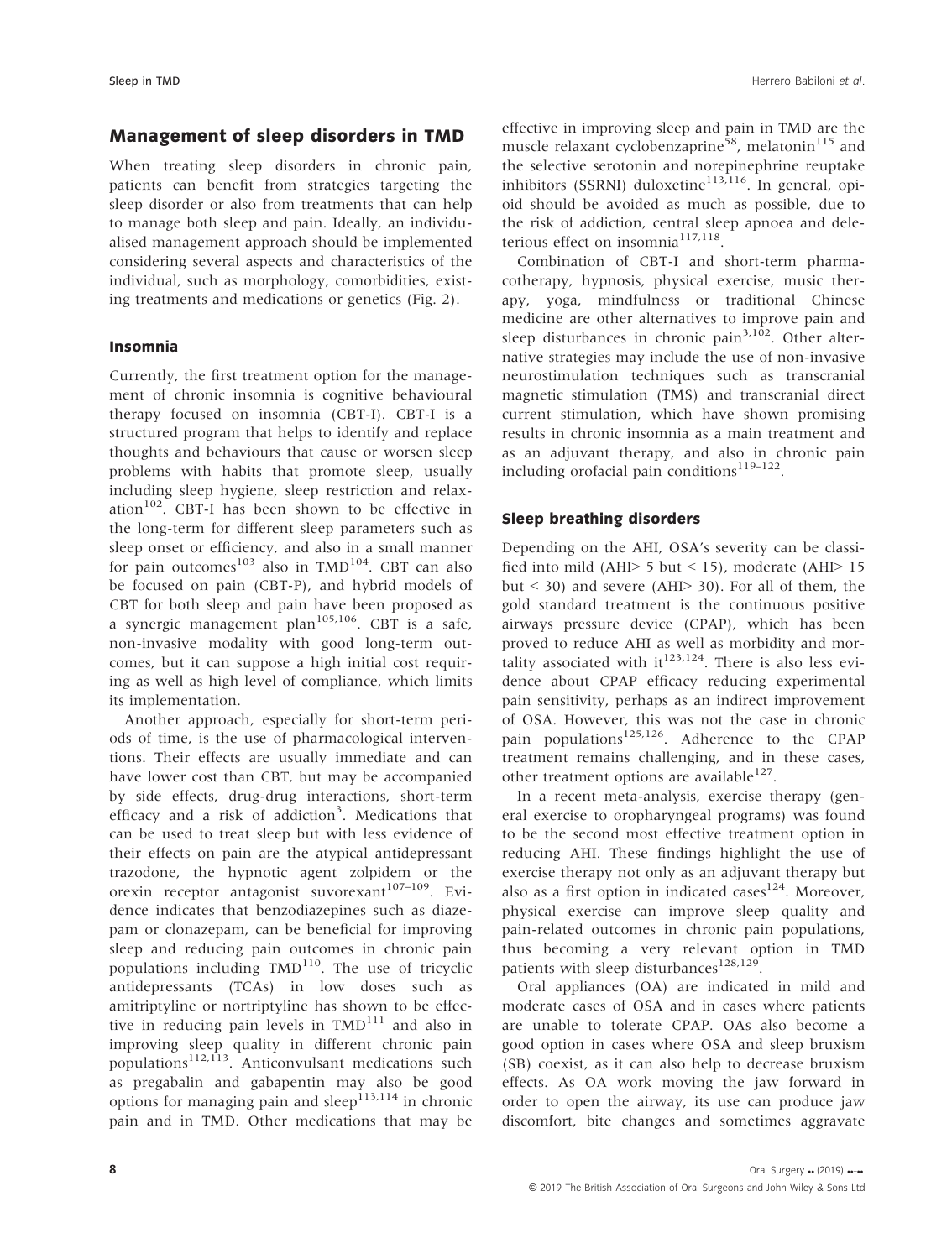TMD cases<sup>130</sup>. Therefore, the monitoring of TMD symptoms and the performance of more conservative advancements is preferable in these cases. Nevertheless, they are considered as a good alternative to CPAP, having higher adherence and being preferred by OSA patients $^{131}$ .

Other treatment alternatives include other behavioural therapies such as weight loss, positional therapy or alcohol avoidance, adjunctive therapies such as bariatric surgery or medications, surgical options such as orthognathic surgery and uvulopalatopharyngoplasty and more experimental ones such as upper airways stimulation or  $TMS^{127,132}$ .

Additional consideration in patients where SB (frequently comorbid with TMD) coexists with OSA, is the election of oral devices to manage SB. Empirically, it appears that mandibular flat planes in maximal intercuspation rather than in a retruded position may be a reasonable alternative do diminish the risk of airway obstruction.

Moreover, the dentist should know that a personalised management of OSA, individualising treatments according to different phenotypes/traits is now considered the best management strategy for these patients<sup>133,134</sup>. A multidisciplinary approach where dentists collaborate with physicians, health psychologists and physical therapists among others emerges as an ideal approach to manage TMD patients OSA and also with sleep disturbances.

### Conclusions

Sleep disturbances are present in TMD patients when measured subjectively and objectively. Dentists need to screen for behavioural and somatic sleep-related problems (e.g., sleepiness, fatigue, mood instability) that may guide them to identify sleep disorders such as insomnia, sleep apnoea and sleep bruxism. In the presence of a suspected sleep disorder, collaboration with a sleep physician is mandatory. Individualised management and a multidisciplinary approach must be pursued when managing patients with TMD and comorbid sleep disturbances and/or sleep disorders, such as insomnia or OSA.

## Acknowledgements

The authors would like to acknowledge Gabrielle Beetz (Université De Montréal) for her contribution and assistance in the development of this manuscript.

### References

- 1. Meira ECM, Lukic N, Wojczynska A, Steiger B, Guimaraes AS, Ettlin DA. Insomnia in patients seeking care at an orofacial pain unit. Front Neurol 2019;10:542.
- 2. Herrero Babiloni A, De Koninck BP, Beetz G, De Beaumont L, Martel MO, Lavigne GJ. Sleep and pain: recent insights, mechanisms, and future directions in the investigation of this relationship. J Neural Transm 2019.
- 3. Klasser GD, Almoznino G, Fortuna G. Sleep and orofacial pain. Dent Clin North Am 2018;62:629–56.
- 4. Lavigne GJ, Sessle BJ. The Neurobiology of Orofacial Pain and Sleep and Their Interactions. J Dent Res 2016.
- 5. Almoznino G, Benoliel R, Sharav Y, Haviv Y. Sleep disorders and chronic craniofacial pain: Characteristics and management possibilities. Sleep Med Rev 2017;33:39–50.
- 6. Treede RD. The International Association for the Study of Pain definition of pain: as valid in 2018 as in 1979, but in need of regularly updated footnotes. Pain reports. 2018;3:e643.
- 7. Williams AC, Craig KD. Updating the definition of pain. Pain 2016;157:2420–3.
- 8. Schiffman E, Ohrbach R, Truelove E, Look J, Anderson G, Goulet JP, et al. Diagnostic Criteria for Temporomandibular Disorders (DC/TMD) for Clinical and Research Applications: recommendations of the International RDC/TMD Consortium Network\* and orofacial pain special interest groupdagger. J Oral Facial Pain Headache 2014;28:6–27.
- 9. Macfarlane TV, Blinkhorn AS, Davies RM, Worthington HV. Association between local mechanical factors and orofacial pain: survey in the community. J Dent 2003;31:535–42.
- 10. Moana-Filho EJ, Herrero Babiloni A, Theis-Mahon NR. Endogenous pain modulation in chronic orofacial pain: a systematic review and meta-analysis. Pain 2018;159:1441–55.
- 11. Cairns BE. Pathophysiology of TMD pain–basic mechanisms and their implications for pharmacotherapy. J Oral Rehabil 2010;37:391–410.
- 12. Harper DE, Schrepf A, Clauw DJ. Pain mechanisms and centralized pain in temporomandibular disorders. J Dent Res 2016;95:1102–8.
- 13. Moana-Filho EJ, Herrero Babiloni A, Nisley A. Endogenous pain modulation assessed with offset analgesia is not impaired in chronic temporomandibular disorder pain patients. J Oral Rehabil 2019:1–14.
- 14. Costa YM, Conti PC, de Faria FA, Bonjardim LR. Temporomandibular disorders and painful comorbidities: clinical association and underlying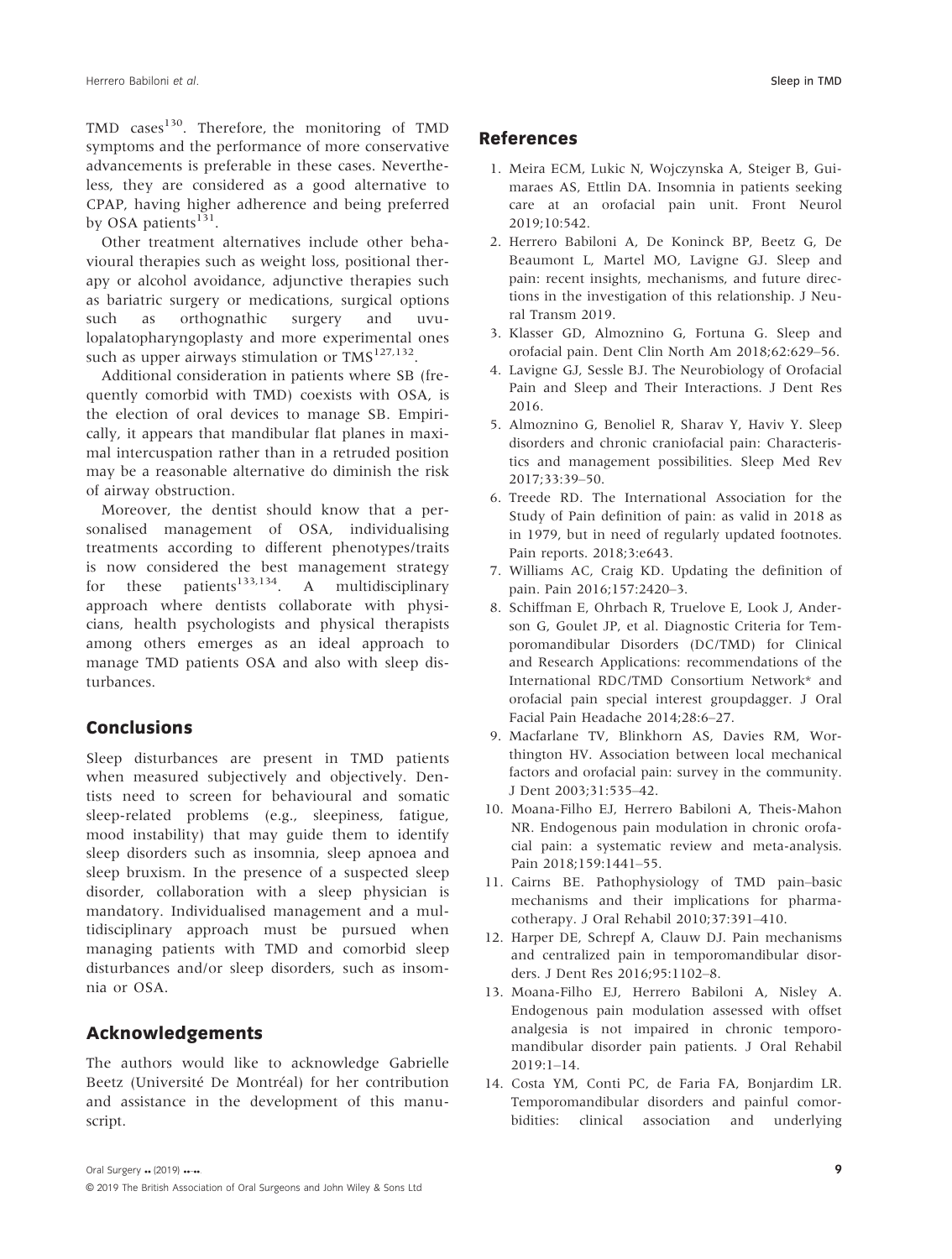mechanisms. Oral Surg Oral Med Oral Pathol Oral Radiol 2017;123:288–97.

- 15. Velly AM, Fricton J. The impact of comorbid conditions on treatment of temporomandibular disorders. J Am Dent Assoc 2011;142:170–72.
- 16. Dahan H, Shir Y, Velly A, Allison P. Specific and number of comorbidities are associated with increased levels of temporomandibular pain intensity and duration. J Headache Pain 2015;16:528.
- 17. Maixner W, Fillingim RB, Williams DA, Smith SB, Slade GD. Overlapping chronic pain conditions: implications for diagnosis and classification. J Pain 2016;17:T93–107.
- 18. Fillingim RB, Ohrbach R, Greenspan JD, Knott C, Dubner R, Bair E, et al. Potential psychosocial risk factors for chronic TMD: descriptive data and empirically identified domains from the OPPERA casecontrol study. J Pain 2011;12:T46–60.
- 19. Slade GD, Ohrbach R, Greenspan JD, Fillingim RB, Bair E, Sanders AE, et al. Painful temporomandibular disorder: decade of discovery from OPPERA studies. J Dent Res 2016;95:1084–92.
- 20. Ogilvie RD. The process of falling asleep. Sleep Med Rev 2001;5:247–70.
- 21. Siegel JM. Clues to the functions of mammalian sleep. Nature 2005;437:1264–71.
- 22. Siegel JM. REM sleep: a biological and psychological paradox. Sleep Med Rev 2011;15139–42.
- 23. Chokroverty S. Overview of sleep & sleep disorders. Indian J Med Res 2010;131:126–40.
- 24. Parrino L, Ferri R, Bruni O, Terzano MG. Cyclic alternating pattern (CAP): the marker of sleep instability. Sleep Med Rev 2012;16:27–45.
- 25. Parrino L, Boselli M, Spaggiari MC, Smerieri A, Terzano MG. Cyclic alternating pattern (CAP) in normal sleep: polysomnographic parameters in different age groups. Electroencephalogr Clin Neurophysiol 1998;107:439–50.
- 26. Rizzi M, Radovanovic D, Santus P, Airoldi A, Frassanito F, Vanni S, et al. Influence of autonomic nervous system dysfunction in the genesis of sleep disorders in fibromyalgia patients. Clin Exp Rheumatol 2017;35:74–80.
- 27. Carra MC, Rompre PH, Kato T, Parrino L, Terzano MG, Lavigne GJ, Macaluso GM. Sleep bruxism and sleep arousal: an experimental challenge to assess the role of cyclic alternating pattern. J Oral Rehabil 2011;38:635–42.
- 28. Hublin C, Kaprio J, Partinen M, Koskenvuo M. Insufficient sleep–a population-based study in adults. Sleep 2001;24:392–400.
- 29. Mullington JM, Haack M, Toth M, Serrador JM, Meier-Ewert HK. Cardiovascular, inflammatory, and metabolic consequences of sleep deprivation. Prog Cardiovasc Dis 2009;51:294–302.
- 30. Goel N, Rao H, Durmer JS, Dinges DF. Neurocognitive consequences of sleep deprivation. Semin Neurol 2009;29:320–39.
- 31. Orzel-Gryglewska J. Consequences of sleep deprivation. Int J Occup Med Environ Health 2010;23:95– 114.
- 32. Lautenbacher S, Kundermann B, Krieg JC. Sleep deprivation and pain perception. Sleep Med Rev 2006;10:357–69.
- 33. He S, Hasler BP, Chakravorty S. Alcohol and sleeprelated problems. Current Opin Psychol 2019;30:117–22.
- 34. Deleanu OC, Pocora D, Mihalcuta S, Ulmeanu R, Zaharie AM, Mihaltan FD. Influence of smoking on sleep and obstructive sleep apnea syndrome. Pneumologia 2016;65:28–35.
- 35. Costa M, Esteves M. Cigarette Smoking and Sleep Disturbance. Addict Disord Their Treat 2018;17:40– 8.
- 36. Kidwell KM, Van Dyk TR, Lundahl A, Nelson TD. Stimulant medications and sleep for youth with ADHD: a Meta-analysis. Pediatrics 2015;136:1144– 53.
- 37. Robertson JA, Purple RJ, Cole P, Zaiwalla Z, Wulff K, Pattinson KT. Sleep disturbance in patients taking opioid medication for chronic back pain. Anaesthesia 2016;71:1296–1307.
- 38. Haack M, Mullington JM. Sustained sleep restriction reduces emotional and physical well-being. Pain 2005;119:56–64.
- 39. Onen SH, Alloui A, Gross A, Eschallier A, Dubray C. The effects of total sleep deprivation, selective sleep interruption and sleep recovery on pain tolerance thresholds in healthy subjects. J Sleep Res 2001;10:35–42.
- 40. Sivertsen B, Lallukka T, Petrie KJ, Steingrimsdottir OA, Stubhaug A, Nielsen CS. Sleep and pain sensitivity in adults. Pain 2015;156:1433–9.
- 41. Kundermann B, Spernal J, Huber MT, Krieg JC, Lautenbacher S. Sleep deprivation affects thermal pain thresholds but not somatosensory thresholds in healthy volunteers. Psychosom Med 2004;66:932–7.
- 42. Roehrs T, Hyde M, Blaisdell B, Greenwald M, Roth T. Sleep loss and REM sleep loss are hyperalgesic. Sleep 2006;29:145–51.
- 43. Smith MT Jr, Remeniuk B, Finan PH, Speed TJ, Tompkins DA, Robinson M, et al. Sex differences in measures of central sensitization and pain sensitivity to experimental sleep disruption: Implications for sex differences in chronic pain. Sleep 2019;42: zsy209.
- 44. Eichhorn N, Treede RD, Schuh-Hofer S. The role of sex in sleep deprivation related changes of nociception and conditioned pain modulation. Neuroscience 2018;387:191–200.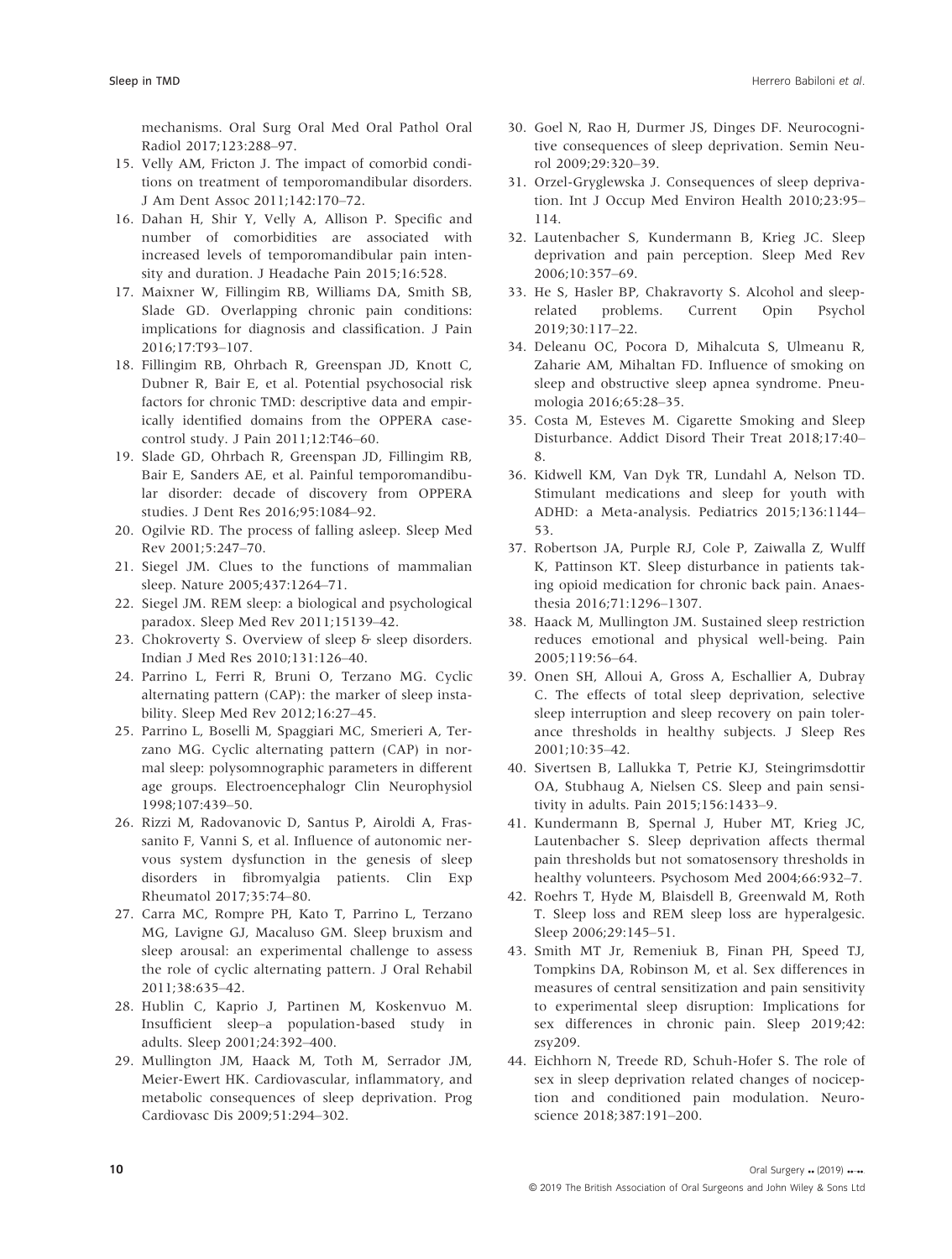- 45. Smith MT, Edwards RR, McCann UD, Haythornthwaite JA. The effects of sleep deprivation on pain inhibition and spontaneous pain in women. Sleep 2007;30:494–505.
- 46. Smith MT, Haythornthwaite JA. How do sleep disturbance and chronic pain inter-relate? Insights from the longitudinal and cognitive-behavioral clinical trials literature. Sleep Med Rev 2004;8: 119–32.
- 47. Lavigne GJ, Nashed A, Manzini C, Carra MC. Does sleep differ among patients with common musculoskeletal pain disorders? Curr Rheumatol Rep 2011;13:535–42.
- 48. Mathias JL, Cant ML, Burke ALJ. Sleep disturbances and sleep disorders in adults living with chronic pain: a meta-analysis. Sleep Med 2018;52:198–210.
- 49. Affleck G, Urrows S, Tennen H, Higgins P, Abeles M. Sequential daily relations of sleep, pain intensity, and attention to pain among women with fibromyalgia. Pain 1996;68:363–8.
- 50. Stone AA, Broderick JE, Porter LS, Kaell AT. The experience of rheumatoid arthritis pain and fatigue: examining momentary reports and correlates over one week. Arthritis Care Res 1997;10:185–93.
- 51. Raymond I, Ancoli-Israel S, Choiniere M. Sleep disturbances, pain and analgesia in adults hospitalized for burn injuries. Sleep Med 2004;5:551–9.
- 52. Afolalu EF, Ramlee F, Tang NKY. Effects of sleep changes on pain-related health outcomes in the general population: a systematic review of longitudinal studies with exploratory meta-analysis. Sleep Med Rev 2018;39:82–97.
- 53. Harvey AG, Stinson K, Whitaker KL, Moskovitz D, Virk H. The subjective meaning of sleep quality: a comparison of individuals with and without insomnia. Sleep 2008;31:383–93.
- 54. Sommer I, Lavigne G, Ettlin DA. Review of self-reported instruments that measure sleep dysfunction in patients suffering from temporomandibular disorders and/or orofacial pain. Sleep Med 2015;16:27– 38.
- 55. Buysse DJ, Reynolds CF 3rd, Monk TH, Berman SR, Kupfer DJ. The Pittsburgh Sleep Quality Index: a new instrument for psychiatric practice and research. Psychiatry Res 1989;28:193–213.
- 56. Mollayeva T, Thurairajah P, Burton K, Mollayeva S, Shapiro CM, Colantonio A. The Pittsburgh sleep quality index as a screening tool for sleep dysfunction in clinical and non-clinical samples: A systematic review and meta-analysis. Sleep Med Rev 2016;25:52–73.
- 57. Yatani H, Studts J, Cordova M, Carlson CR, Okeson JP. Comparison of sleep quality and clinical and psychologic characteristics in patients with temporomandibular disorders. J Orofac Pain 2002;16:221–8.
- 58. Herman CR, Schiffman EL, Look JO, Rindal DB. The effectiveness of adding pharmacologic treatment with clonazepam or cyclobenzaprine to patient education and self-care for the treatment of jaw pain upon awakening: a randomized clinical trial. J Orofac Pain 2002;16:64–70.
- 59. Benoliel R, Zini A, Zakuto A, Slutzky H, Haviv Y, Sharav Y, Almoznino G. Subjective sleep quality in temporomandibular disorder patients and association with disease characteristics and oral health-related quality of life. J Oral Facial Pain Headache. 2017;31:313–22.
- 60. Haviv Y, Zini A, Etzioni Y, Klitinich V, Dobriyan A, Sharav Y, et al. The impact of chronic orofacial pain on daily life: the vulnerable patient and disruptive pain. Oral Sur Oral Med Oral Pathol Oral Radiol 2017;123:58–66.
- 61. De Leeuw R, Bertoli E, Schmidt JE, Carlson CR. Prevalence of post-traumatic stress disorder symptoms in orofacial pain patients. Oral Surg Oral Med Oral Pathol Oral Radiol Endod 2005;99:558–68.
- 62. Schmitter M, Kares-Vrincianu A, Kares H, Bermejo JL, Schindler HJ. Sleep-associated aspects of myofascial pain in the orofacial area among Temporomandibular Disorder patients and controls. Sleep Med 2015;16:1056–61.
- 63. Rener-Sitar K, John MT, Pusalavidyasagar SS, Bandyopadhyay D, Schiffman EL. Sleep quality in temporomandibular disorder cases. Sleep Med 2016;25:105–12.
- 64. Moana-Filho EJ, Herrero Babiloni A. Endogenous pain modulation in chronic TMD: derivation of pain modulation profiles and assessment of its relationship with clinical characteristics. J Oral Rehabil 2019;46:219–32.
- 65. Fillingim RB, Ohrbach R, Greenspan JD, Knott C, Diatchenko L, Dubner R, et al. Psychological factors associated with development of TMD: the OPPERA prospective cohort study. J Pain 2013;14:T75–90.
- 66. Ulus Y, Akyol Y, Tander B, Durmus D, Bilgici A, Kuru O. Sleep quality in fibromyalgia and rheumatoid arthritis: associations with pain, fatigue, depression, and disease activity. Clin Exp Rheumatol 2011;29:S92–96.
- 67. Hita-Contreras F, Martinez-Lopez E, Latorre-Roman PA, Garrido F, Santos MA, Martinez-Amat A. Reliability and validity of the Spanish version of the Pittsburgh Sleep Quality Index (PSQI) in patients with fibromyalgia. Rheumatol Int 2014;34:929–36.
- 68. Sanders AE, Essick GK, Fillingim R, Knott C, Ohrbach R, Greenspan JD, et al. Sleep apnea symptoms and risk of temporomandibular disorder: OPPERA cohort. J Dent Res 2013;92:70S–77S.
- 69. Sanders AE, Akinkugbe AA, Bair E, Fillingim RB, Greenspan JD, Ohrbach R, et al. Subjective sleep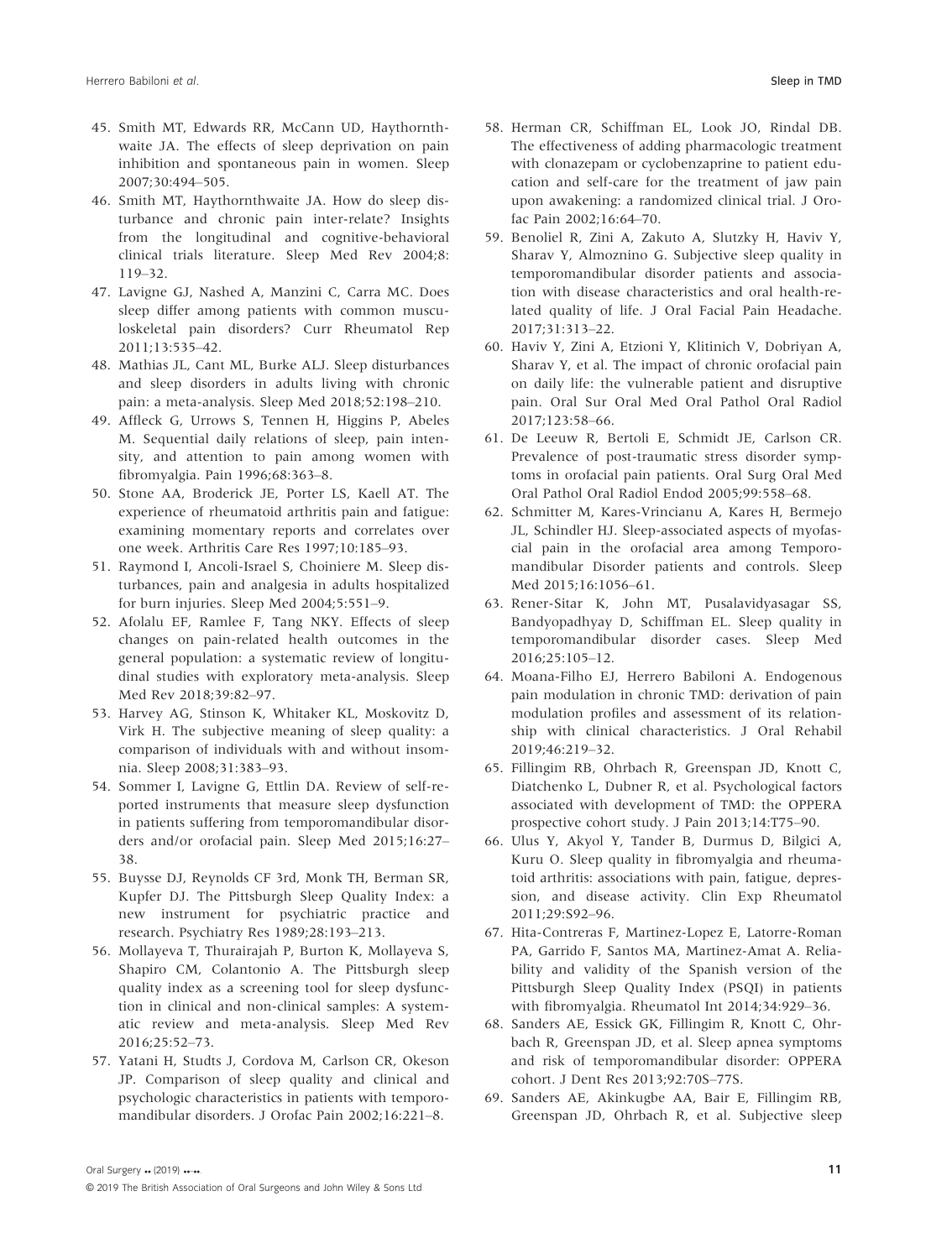quality deteriorates before development of painful temporomandibular disorder. J Pain 2016;17:669– 77.

- 70. Sanders AE, Akinkugbe AA, Fillingim RB, Ohrbach R, Greenspan JD, Maixner W, et al. Causal mediation in the development of painful temporomandibular disorder. J Pain 2017;18:428–36.
- 71. de Leeuw R, Studts JL, Carlson CR. Fatigue and fatigue-related symptoms in an orofacial pain population. Oral Surg Oral Med Oral Pathol Oral Radiol Endod 2005;99:168–74.
- 72. de la Vega R, Racine M, Castarlenas E, Solé E, Roy R, Jensen MP, et al. The role of sleep quality and fatigue on the benefits of an interdisciplinary treatment for adults with chronic pain. Pain Pract 2019;19:354–62.
- 73. Hewlett S, Dures E, Almeida C. Measures of fatigue: Bristol Rheumatoid Arthritis Fatigue Multi-Dimensional Questionnaire (BRAF MDQ), Bristol Rheumatoid Arthritis Fatigue Numerical Rating Scales (BRAF NRS) for severity, effect, and coping, Chalder Fatigue Questionnaire (CFQ), Checklist Individual Strength (CIS20R and CIS8R), Fatigue Severity Scale (FSS), Functional Assessment Chronic Illness Therapy (Fatigue) (FACIT-F), Multi-Dimensional Assessment of Fatigue (MAF), Multi-Dimensional Fatigue Inventory (MFI), Pediatric Quality Of Life (PedsQL) Multi-Dimensional Fatigue Scale, Profile of Fatigue (ProF), Short Form 36 Vitality Subscale (SF-36 VT), and Visual Analog Scales (VAS). Arthritis Care Res (Hoboken) 2011;63:S263– 86.
- 74. Dahan H, Shir Y, Nicolau B, Keith D, Allison P. Self-reported migraine and chronic fatigue syndrome are more prevalent in people with myofascial vs nonmyofascial temporomandibular disorders. J Oral Facial Pain Headache 2016;30:7–13.
- 75. Butkov N, Keenan SA. An overview of polysomnographic technique. In: Chokroverty S. Sleep Disorders Medicine: Basic Science, Technical Considerations and Clinical Aspects, 4th edition. Oxford, UK: Butterworth-Heinemann 2017:504.
- 76. Landry GJ, Best JR, Liu-Ambrose T. Measuring sleep quality in older adults: a comparison using subjective and objective methods. Front Aging Neurosci 2015;7:166.
- 77. Camparis CM, Formigoni G, Teixeira MJ, Bittencourt LR, Tufik S, de Siqueira JT. Sleep bruxism and temporomandibular disorder: clinical and polysomnographic evaluation. Arch Oral Biol 2006;51:721–8.
- 78. Rossetti LM, de Araujo Pereira, Cdos R, Rossetti PH, Conti PC. Association between rhythmic masticatory muscle activity during sleep and masticatory

myofascial pain: a polysomnographic study. J Orofacial Pain 2008;22:190–200.

- 79. Edwards RR, Grace E, Peterson S, Klick B, Haythornthwaite JA, Smith MT. Sleep continuity and architecture: associations with pain-inhibitory processes in patients with temporomandibular joint disorder. Eur J Pain 2009;13:1043–7.
- 80. Smith MT, Wickwire EM, Grace EG, Edwards RR, Buenaver LF, Peterson S, et al. Sleep disorders and their association with laboratory pain sensitivity in temporomandibular joint disorder. Sleep 2009;32: 779–90.
- 81. de Siqueira JT, Camparis CM, de Siqueira SR, Teixeira MJ, Bittencourt L, Tufik S. Effects of localized versus widespread TMD pain on sleep parameters in patients with bruxism: A singlenight polysomnographic study. Arch Oral Biol 2017;76:36–41.
- 82. Raphael KG, Sirois DA, Janal MN, Wigren PE, Dubrovsky B, Nemelivsky LV, et al. Sleep bruxism and myofascial temporomandibular disorders: a laboratory-based polysomnographic investigation. J Am Dent Assoc 2012;143:1223–31.
- 83. Raphael KG, Janal MN, Sirois DA, Dubrovsky B, Wigren PE, Klausner J, et al. Masticatory muscle sleep background electromyographic activity is elevated in myofascial temporomandibular disorder patients. J Oral Rehabil. 2013;40:883–91.
- 84. Dubrovsky B, Raphael KG, Lavigne GJ, Janal MN, Sirois DA, Wigren PE, et al. Polysomnographic investigation of sleep and respiratory parameters in women with temporomandibular pain disorders. J Clin Sleep Med 2014;10:195–201.
- 85. Besteiro Gonzalez JL, Suarez Fernandez TV, Arboleya Rodriguez L, Muniz J, Lemos Giraldez S, Alvarez FA. Sleep architecture in patients with fibromyalgia. Psicothema 2011;23:368–73.
- 86. Gold AR, Dipalo F, Gold MS, Broderick J. Inspiratory airflow dynamics during sleep in women with fibromyalgia. Sleep 2004;27:459–66.
- 87. Dubrovsky B, Janal MN, Lavigne GJ, Sirois DA, Wigren PE, Nemelivsky L, et al. Depressive symptoms account for differences between self-reported versus polysomnographic assessment of sleep quality in women with myofascial TMD. J Oral Rehabil 2017;44:925–33.
- 88. Medicine AAoS. International Classification of Sleep Disorders. Darien, IL: American Academy of Sleep Medicine, 2014.
- 89. Baglioni C, Battagliese G, Feige B, Spiegelhalder K, Nissen C, Voderholzer U, et al. Insomnia as a predictor of depression: a meta-analytic evaluation of longitudinal epidemiological studies. J Affect Disord 2011;135:10–9.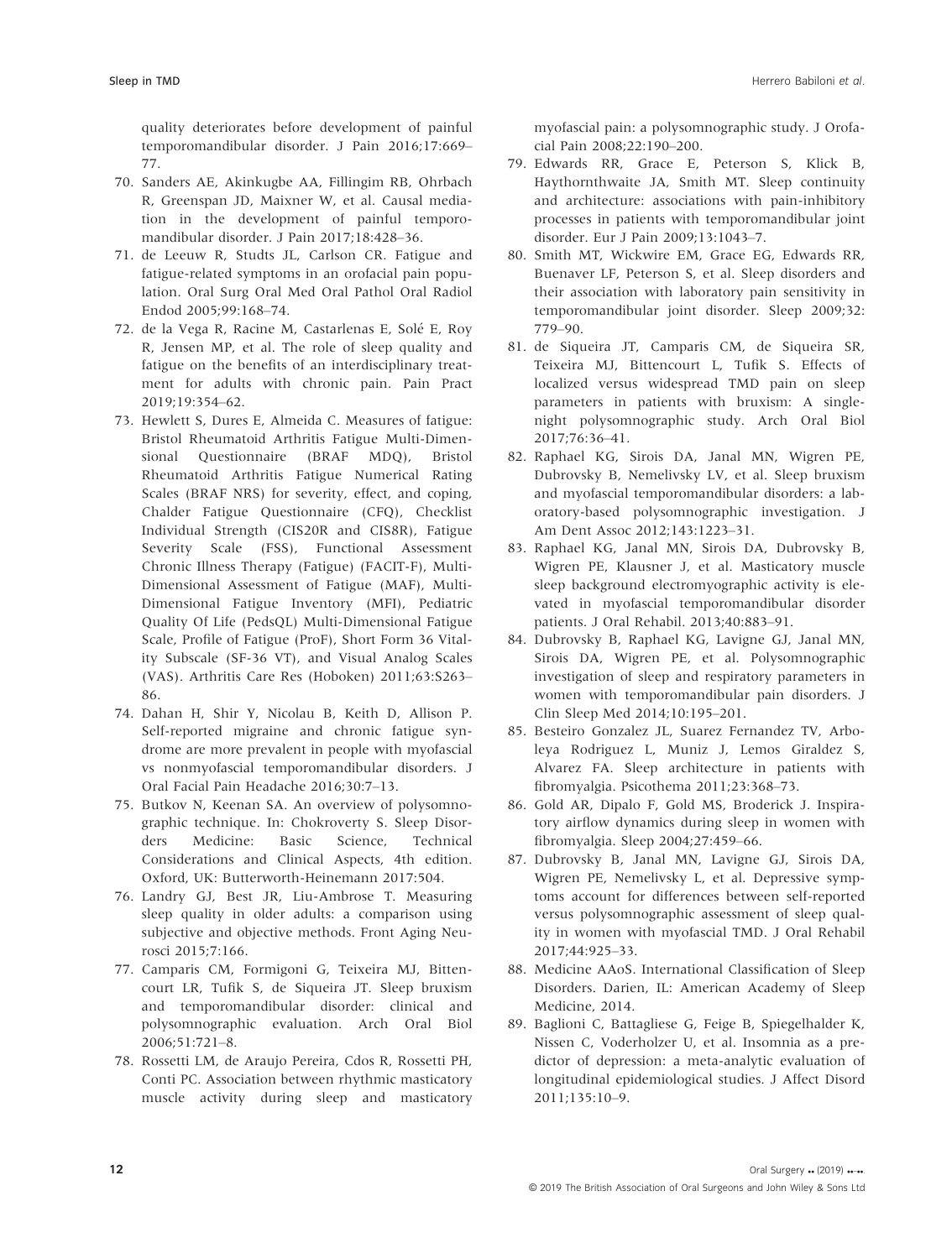- 90. Laugsand LE, Vatten LJ, Platou C, Janszky I. Insomnia and the risk of acute myocardial infarction: a population study. Circulation 2011;124:2073–81.
- 91. Morin CM, Benca R. Chronic insomnia. Lancet 2012;379:1129–41.
- 92. Agmon M, Armon G. Increased insomnia symptoms predict the onset of back pain among employed adults. PLoS ONE 2014;9:e103591.
- 93. Kim SH, Sun JM, Yoon KB, Moon JH, An JR, Yoon DM. Risk factors associated with clinical insomnia in chronic low back pain: a retrospective analysis in a university hospital in Korea. Korean J Pain 2015;28:137–43.
- 94. Quartana PJ, Wickwire EM, Klick B, Grace E, Smith MT. Naturalistic changes in insomnia symptoms and pain in temporomandibular joint disorder: a crosslagged panel analysis. Pain 2010;149:325–31.
- 95. Senaratna CV, Perret JL, Lodge CJ, Lowe AJ, Campbell BE, Matheson MC, et al. Prevalence of obstructive sleep apnea in the general population: a systematic review. Sleep Med Rev 2017;34:70–81.
- 96. Kapur VK, Auckley DH, Chowdhuri S, Kuhlmann DC, Mehra R, Ramar K, et al. Clinical practice guideline for diagnostic testing for adult obstructive sleep apnea: an american academy of sleep medicine clinical practice guideline. J Clin Sleep M 2017;13:479–504.
- 97. Young T, Skatrud J, Peppard PE. Risk factors for obstructive sleep apnea in adults. JAMA 2004;291:2013–6.
- 98. Hoyos CM, Drager LF, Patel SR. OSA and cardiometabolic risk: What's the bottom line? Respirology 2017;22:420–9.
- 99. Guilleminault C, Stoohs R, Clerk A, Cetel M, Maistros P. A cause of excessive daytime sleepiness. The upper airway resistance syndrome. Chest 1993;104:781–7.
- 100. Gold AR, Dipalo F, Gold MS, O'Hearn D. The symptoms and signs of upper airway resistance syndrome: a link to the functional somatic syndromes. Chest 2003;123:87–95.
- 101. de Godoy LB, Luz GP, Palombini LO, e Silva LO, Hoshino W, Guimarães TM, et al. Upper airway resistance syndrome patients have worse sleep quality compared to mild obstructive sleep apnea. PLoS ONE 2016;11:e0156244.
- 102. Qaseem A, Kansagara D, Forciea MA, Cooke M, Denberg TD. Clinical guidelines committee of the American College of P. Management of chronic insomnia disorder in adults: a clinical practice guideline from the American College of Physicians. Ann Intern Med 2016;165:125–33.
- 103. Koffel EA, Koffel JB, Gehrman PR. A meta-analysis of group cognitive behavioral therapy for insomnia. Sleep Med Rev 2015;19:6–16.
- 104. Ferrando M, Galdon MJ, Dura E, Andreu Y, Jimenez Y, Poveda R. Enhancing the efficacy of treatment for temporomandibular patients with muscular diagnosis through cognitive-behavioral intervention, including hypnosis: a randomized study. Oral Sur Oral Med Oral Pathol Oral Radiol 2012;113:81–9.
- 105. Finan PH, Buenaver LF, Coryell VT, Smith MT. Cognitive-behavioral therapy for comorbid insomnia and chronic pain. Sleep Med Clin 2014;9:261– 74.
- 106. Tang NK, Goodchild CE, Salkovskis PM. Hybrid cognitive-behaviour therapy for individuals with insomnia and chronic pain: a pilot randomised controlled trial. Behav Res Ther 2012;50:814–21.
- 107. MacFarlane J, Morin CM, Montplaisir J. Hypnotics in insomnia: the experience of zolpidem. Clin Ther 2014;36:1676–701.
- 108. Tampi RR, Manikkara G, Balachandran S, Taparia P, Hrisko S, Srinivasan S, Tampi DJ. Suvorexant for insomnia in older adults: a perspective review. Drugs Context 2018;7:212517.
- 109. Khouzam HR. A review of trazodone use in psychiatric and medical conditions. Postgrad Med 2017;129:140–8.
- 110. Nielsen S, Lintzeris N, Bruno R, Campbell G, Larance B, Hall W, et al. Benzodiazepine use among chronic pain patients prescribed opioids: associations with pain, physical and mental health, and health service utilization. Pain medicine. 2015;16:356–66.
- 111. Haviv Y, Zini A, Sharav Y, Almoznino G, Benoliel R. Nortriptyline compared to amitriptyline for the treatment of persistent masticatory myofascial Pain. J Oral Facial Pain Headache 2019;33:7–13.
- 112. Brown S, Johnston B, Amaria K, Watkins J, Campbell F, Pehora C, McGrath P. A randomized controlled trial of amitriptyline versus gabapentin for complex regional pain syndrome type I and neuropathic pain in children. Scand J Pain 2016;13:156– 63.
- 113. Boyle J, Eriksson ME, Gribble L, Gouni R, Johnsen S, Coppini DV, Kerr D. Randomized, placebo-controlled comparison of amitriptyline, duloxetine, and pregabalin in patients with chronic diabetic peripheral neuropathic pain: impact on pain, polysomnographic sleep, daytime functioning, and quality of life. Diabetes Care 2012;35:2451–8.
- 114. Straube S, Derry S, Moore RA, McQuay HJ. Pregabalin in fibromyalgia: meta-analysis of efficacy and safety from company clinical trial reports. Rheumatology 2010;49:706–15.
- 115. Vidor LP, Torres IL, Custódio de Souza IC, Fregni F, Caumo W. Analgesic and sedative effects of melatonin in temporomandibular disorders: a double-